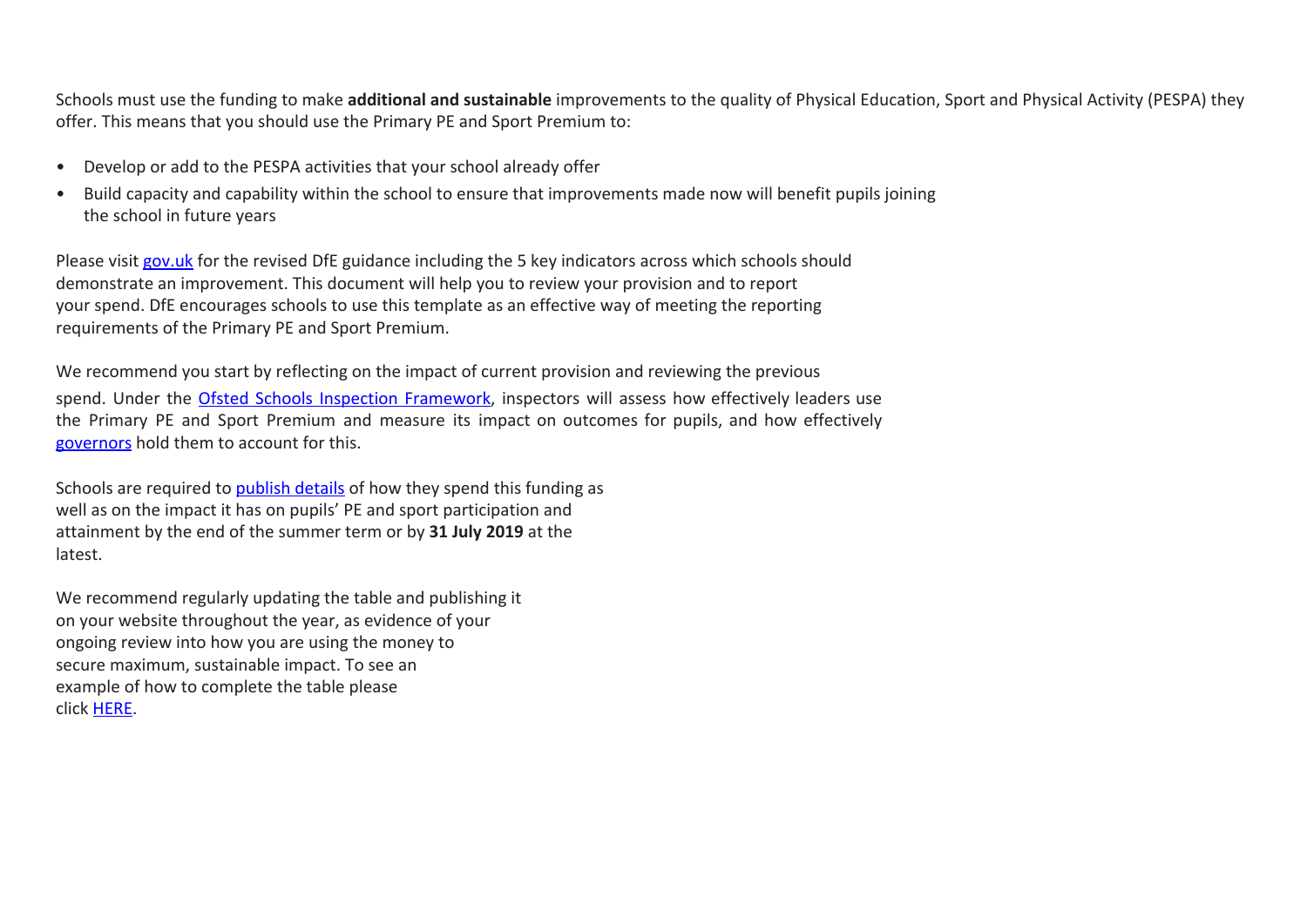Support for review and reflection - considering the 5 key indicators from DfE, what development needs are a priority for your setting and your students now and why? Use the space below to reflect on previous spend, identify current need and priorities for the future.

| Key achievements to date:                                                                                                                                                                                                                                                                                                                                                                                                                  | Areas for further improvement and baseline evidence of need:                                                                                                                                                                                                                                                                                                                                                                |
|--------------------------------------------------------------------------------------------------------------------------------------------------------------------------------------------------------------------------------------------------------------------------------------------------------------------------------------------------------------------------------------------------------------------------------------------|-----------------------------------------------------------------------------------------------------------------------------------------------------------------------------------------------------------------------------------------------------------------------------------------------------------------------------------------------------------------------------------------------------------------------------|
| Staff competence and confidence to teach lessons after completing<br>$\overline{\phantom{0}}$<br>quality CPD with specialist PE teacher.<br>Social media has kept parents and carers well informed of sporting<br>activities and clubs.<br>Children have been offered a wider variety of sporting activities for<br>extra curricular activities including the promotion of well being.<br>Engaging more staff in extracurricular provision | To broaden the understanding of all staff of a wider variety of sports<br>Ξ.<br>that is different to the norm.<br>To promote and sustain pupil wellbeing throughout the school.<br>$\overline{\phantom{a}}$<br>Children understand how to analyse their own performance and<br>$\blacksquare$<br>provide feedback to other pupils.<br>Providing the children with an opportunity to take part in more<br>competitive sport. |

| Meeting national curriculum requirements for swimming and water safety                                                                                                                                                                         | Please complete all of the below: |
|------------------------------------------------------------------------------------------------------------------------------------------------------------------------------------------------------------------------------------------------|-----------------------------------|
| What percentage of your current Year 6 cohort swim competently, confidently and proficiently over a distance of at<br>least 25 metres?<br>N.B. Even though your children may swim in another year please report on their attainment on leaving | 58%                               |
| primary school.                                                                                                                                                                                                                                |                                   |
| What percentage of your current Year 6 cohort use a range of strokes effectively [for example, front crawl,<br>backstroke and breaststroke]?                                                                                                   | 58%                               |
| What percentage of your current Year 6 cohort perform safe self-rescue in different water-based situations?                                                                                                                                    | 48%                               |
| Schools can choose to use the Primary PE and Sport Premium to provide additional provision for swimming but this<br>must be for activity over and above the national curriculum requirements. Have you used it in this way?                    | Yes                               |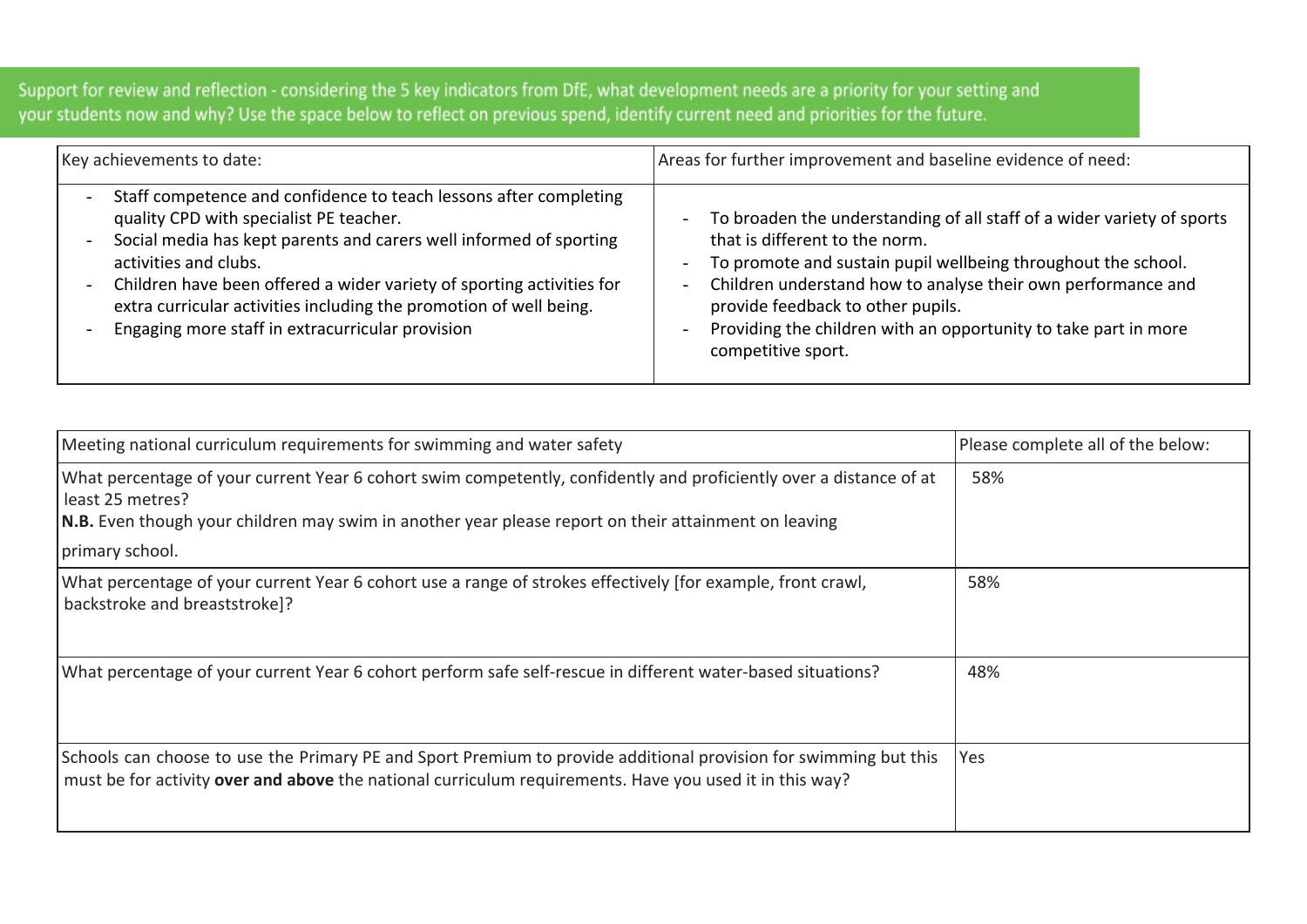## **Action Plan and Budget Tracking**

Capture your intended annual spend against the 5 key indicators. Clarify the success criteria and evidence of impact that you intend to measure to evaluate for students today and for the future.

| Academic Year: 2018/19                                                                                                                                                                                                                            | Total fund allocated: £17,600              | Date Updated:                                                                      |                                                                                                                                                                                                                                                                                          |                                                                                                                                                                                                                 |
|---------------------------------------------------------------------------------------------------------------------------------------------------------------------------------------------------------------------------------------------------|--------------------------------------------|------------------------------------------------------------------------------------|------------------------------------------------------------------------------------------------------------------------------------------------------------------------------------------------------------------------------------------------------------------------------------------|-----------------------------------------------------------------------------------------------------------------------------------------------------------------------------------------------------------------|
| Key indicator 1: The engagement of all pupils in regular physical activity - Chief Medical Officer guidelines recommend that                                                                                                                      | Percentage of total allocation:            |                                                                                    |                                                                                                                                                                                                                                                                                          |                                                                                                                                                                                                                 |
| primary school children undertake at least 30 minutes of physical activity a day in school                                                                                                                                                        | 58%                                        |                                                                                    |                                                                                                                                                                                                                                                                                          |                                                                                                                                                                                                                 |
| School focus with clarity on<br>intended impact on pupils:                                                                                                                                                                                        | Actions to achieve:                        | <b>Funding</b><br>allocated:                                                       | Evidence and impact:                                                                                                                                                                                                                                                                     | Sustainability and suggested<br>next steps:                                                                                                                                                                     |
| Plan and deliver lessons that are both For PE specialist and gymnastics<br>physically active and enjoyable which teacher to lead, team teach and<br>engage and inspire pupils to<br>participate in PE and physical activity. throughout the year. | observe PE lessons across the school coach | Gymnastics<br>£1,740<br>Specialist PE<br>lcoach<br>£1,918<br>Cricket coach<br>£500 | This has allowed the teachers to<br>become more confident but to<br>also ask questions to the PE lead<br>and specialist regarding<br>misconceptions.<br>Pupil voice/pupil conferencing<br>Pupil questionnaires<br>Staff questionnaires<br>Lesson observations<br>Club/Activity Registers | After several years of this<br>support, staff are fully<br>confident in teaching the PE<br>curriculum. A wider variety of<br>sports will be put in to the<br>curriculum overview for the<br>next academic year. |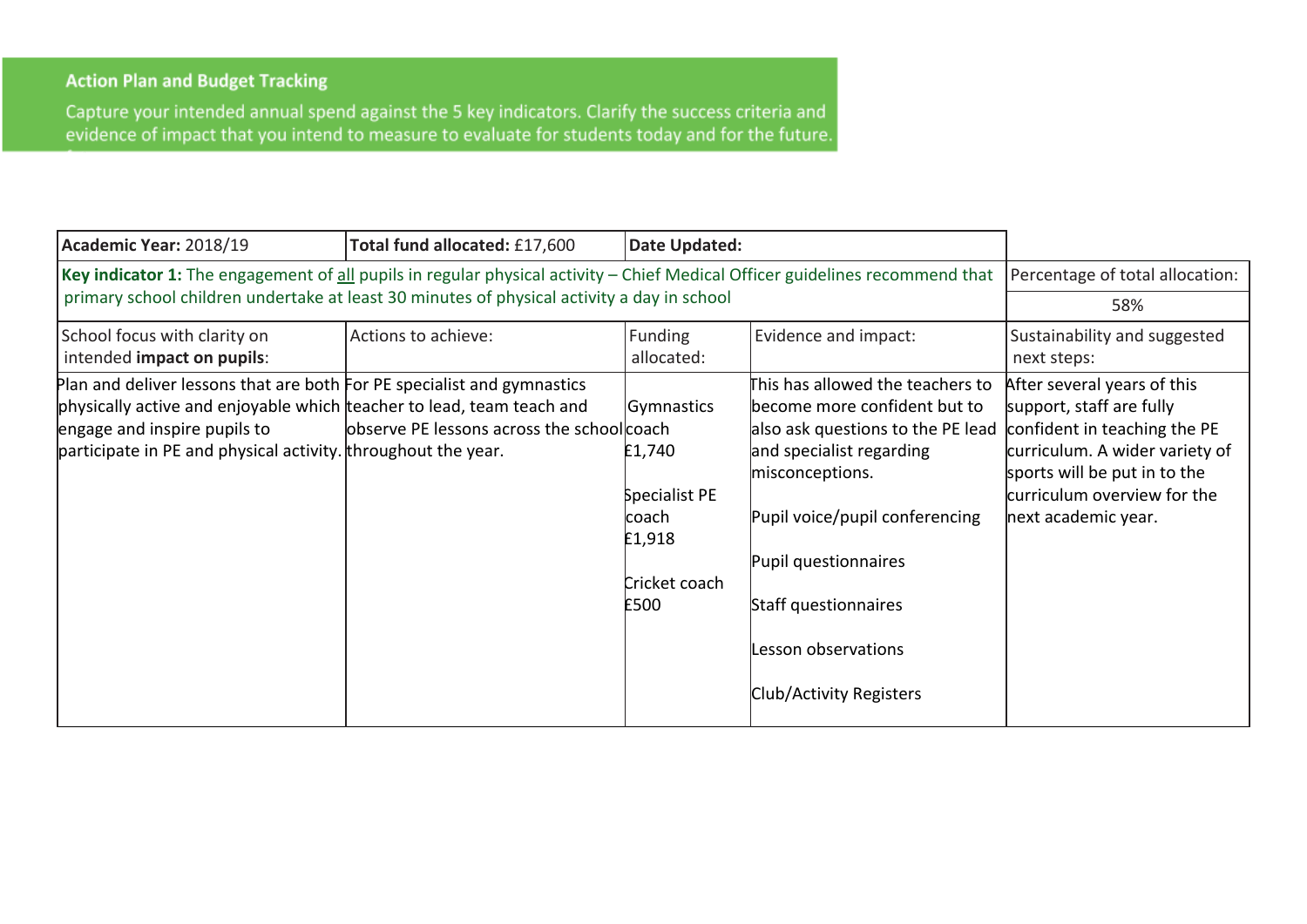| For each class to complete additional<br>daily physical activity.<br>Lunch time games carried out by<br>welfare staff to promote         | Daily mile<br>Wake and shake<br>Rounders, cricket, football                                                   | E0        | The daily mile has been used<br>mainly in upper KS2 and has had<br>a positive e impact on behaviour. children's readiness to learn<br>Wake and shake has been used<br>in KS1 and has improved the<br>children's alertness and<br>readiness for learning. | To promote the daily mile<br>across the school to improve<br>and promote physical activity<br>across the school.<br>Ensure lunch time and break<br>times games are being used<br>effectively. |
|------------------------------------------------------------------------------------------------------------------------------------------|---------------------------------------------------------------------------------------------------------------|-----------|----------------------------------------------------------------------------------------------------------------------------------------------------------------------------------------------------------------------------------------------------------|-----------------------------------------------------------------------------------------------------------------------------------------------------------------------------------------------|
| Blackburn Rovers in the community                                                                                                        | Blackburn will come to show the<br>children of year 5 that PE can link<br>and be cross curricular in Science. | No charge | Children are very engaged with<br>the scheme of work and have<br>shown a good understanding in<br>and out of the classroom.                                                                                                                              |                                                                                                                                                                                               |
| Playground markings are being added Staff to promote the games and<br>to the outdoor space as well as<br>outdoor games for all children. | actively participate in the games at E6000<br>break and lunch times.                                          |           | Completion in the summer term.                                                                                                                                                                                                                           | This will allow the children to<br>have a wider variety of games<br>and activities to ensure that<br>they are active at different<br>times of the school day.                                 |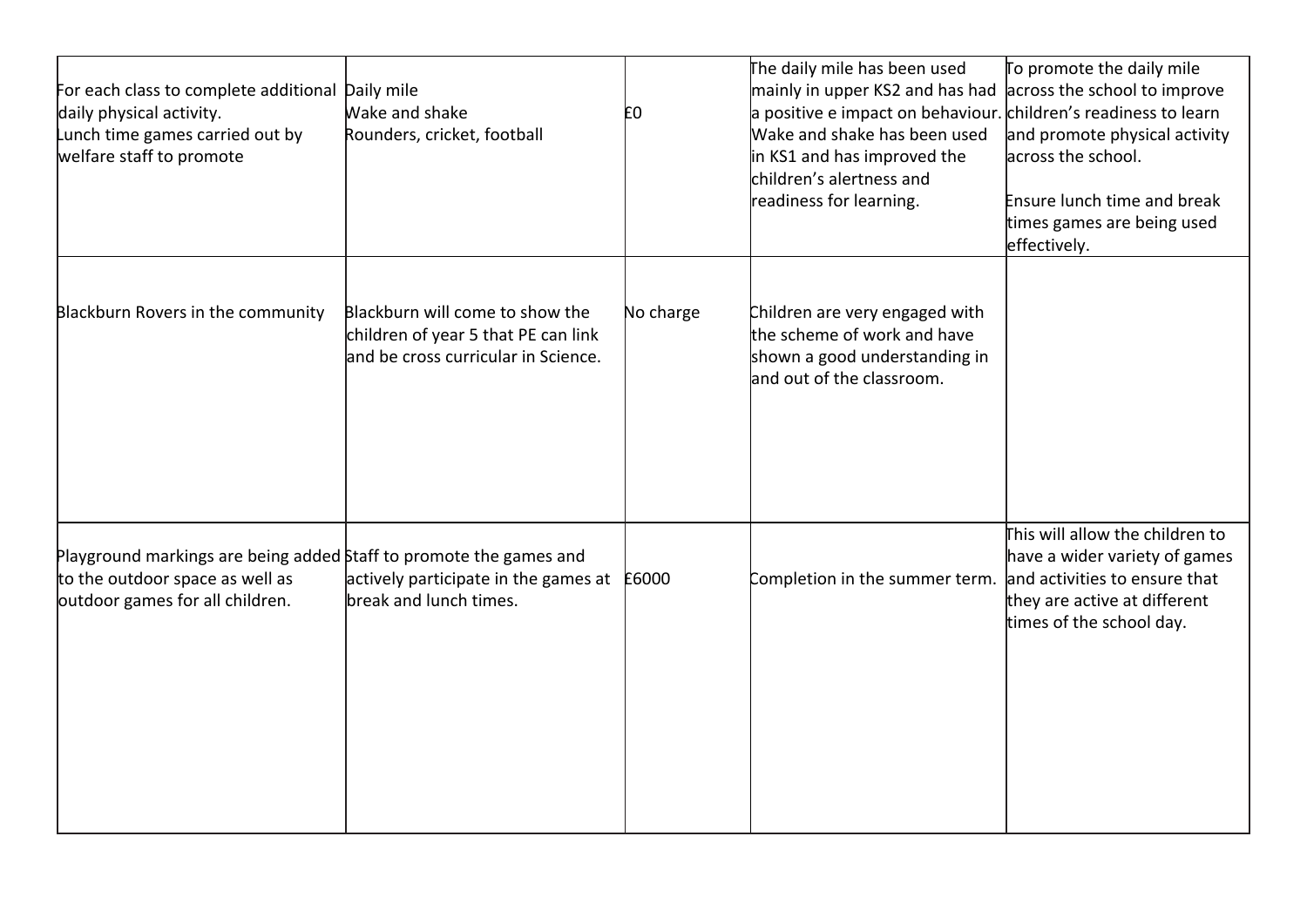| Key indicator 2: The profile of PESSPA being raised across the school as a tool for whole school improvement                                                                                                             |                                                                                                                                              |                                                       |                                                               | Percentage of total allocation:                                                                                                                                                                                                                           |
|--------------------------------------------------------------------------------------------------------------------------------------------------------------------------------------------------------------------------|----------------------------------------------------------------------------------------------------------------------------------------------|-------------------------------------------------------|---------------------------------------------------------------|-----------------------------------------------------------------------------------------------------------------------------------------------------------------------------------------------------------------------------------------------------------|
|                                                                                                                                                                                                                          |                                                                                                                                              |                                                       |                                                               | 0.5%                                                                                                                                                                                                                                                      |
| School focus with clarity on<br>intended impact on pupils:                                                                                                                                                               | Actions to achieve:                                                                                                                          | Funding<br>allocated:                                 | Evidence and impact:                                          | Sustainability and suggested<br>next steps:                                                                                                                                                                                                               |
| PE class stars and certificates are<br>being identified and rewarded during given out during assembly time.<br>celebration assembly, this promotes<br>the importance of excellence and<br>effort in children's learning. | Reward certificates and stickers are<br>Information about PE achievement<br>is shared via the newsletter,<br>Facebook and the school website | Printings costs/<br>certificates/<br>stickers<br>£100 | School website<br>/Newsletter<br>Inviting parents to assembly | Children feel valued in their PE<br>lessons and this is<br>demonstrated by a positive<br>change in their attitude and<br>effort.                                                                                                                          |
| Celebrate children's achievement<br>through the PE notice board and<br>provide interactive questions<br>regarding PE                                                                                                     | The PE notice board promotes<br>discussion and questions about the<br>importance of PE.                                                      | N/A                                                   | PE notice board                                               | Children can answer reflective<br>questions such as the<br>importance of teamwork or the<br>need for inclusion.<br>The notice board and website<br>show examples of our children<br>succeeding this develops<br>children's self-esteem and<br>self-worth. |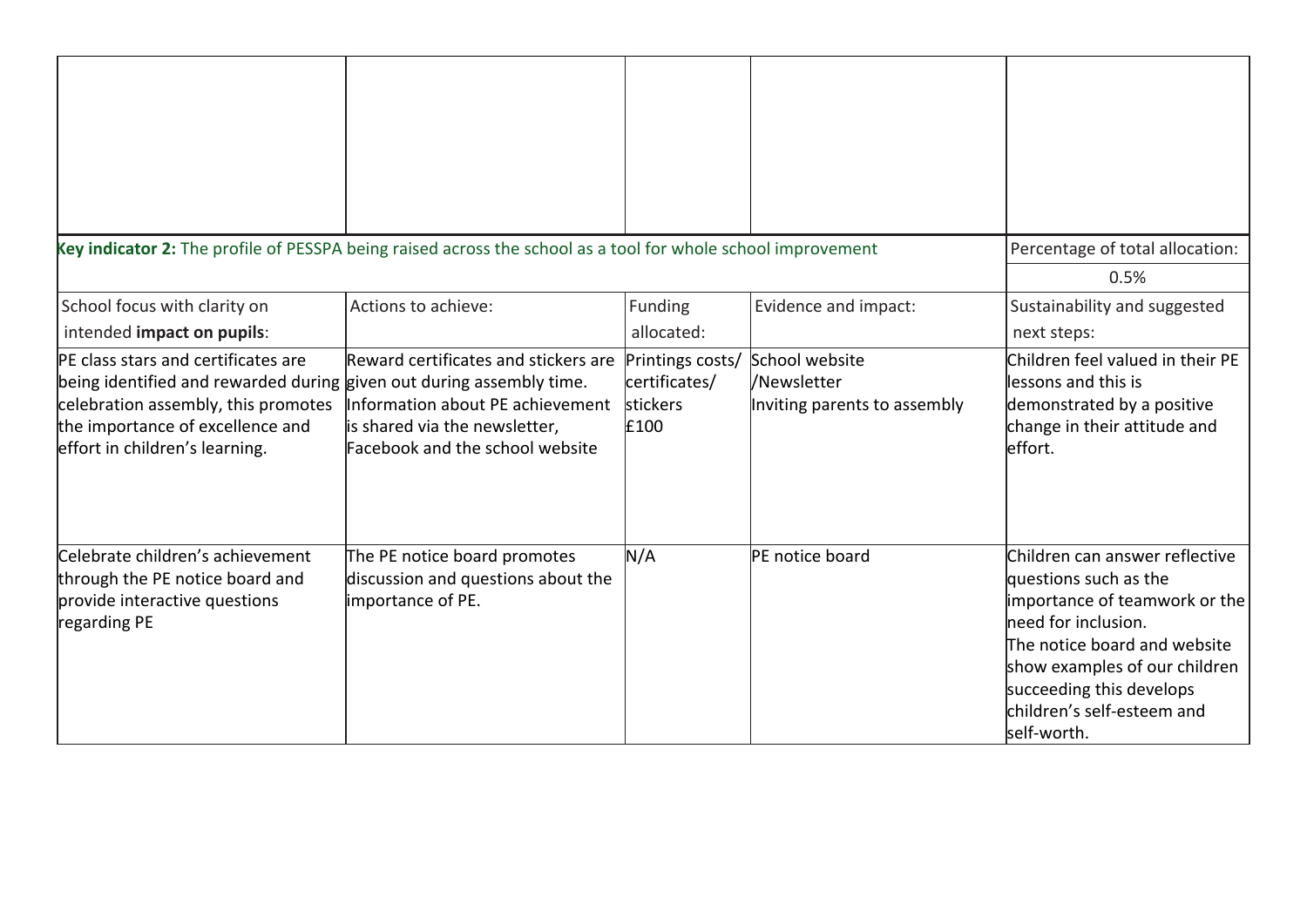| Key indicator 3: Increased confidence, knowledge and skills of all staff in teaching PE and sport                                                                                                                                      | Percentage of total allocation:                                                                                                                                                                                |                              |                                                                                                                                                                                                                                                                                                              |                                                                                                                                                                                                       |
|----------------------------------------------------------------------------------------------------------------------------------------------------------------------------------------------------------------------------------------|----------------------------------------------------------------------------------------------------------------------------------------------------------------------------------------------------------------|------------------------------|--------------------------------------------------------------------------------------------------------------------------------------------------------------------------------------------------------------------------------------------------------------------------------------------------------------|-------------------------------------------------------------------------------------------------------------------------------------------------------------------------------------------------------|
|                                                                                                                                                                                                                                        |                                                                                                                                                                                                                |                              |                                                                                                                                                                                                                                                                                                              | 12%                                                                                                                                                                                                   |
| School focus with clarity on intended Actions to achieve:<br>impact on pupils:                                                                                                                                                         |                                                                                                                                                                                                                | <b>Funding</b><br>allocated: | Evidence and impact:                                                                                                                                                                                                                                                                                         | Sustainability and suggested<br>next steps:                                                                                                                                                           |
| Appointment of a gymnastic specialist Specialist Teachers model and<br>teacher $\frac{1}{2}$ a day a week to deliver high team teach lessons with staff to<br>quality PE<br>Appointment of a specialist PE<br>teacher 1/2 a day a week | develop staff confidence and<br>competence in PE.<br>All staff teaching PE are aware of<br>the importance of Physical Literacy<br>and the need to develop<br>Fundamental Movement Skills<br>from an early age. | Previously listed            | Pupil voice/pupil conferencing<br>Pupil/Staff questionnaires<br>Lesson observations<br>New Lancashire Scheme of Work Literacy has improved and they<br>which provides clear guidance on are proficient in Fundamental<br>how to plan and deliver FMS<br>through the National Curriculum. teacher assessment. | Staff to team teach and lead<br>more independent sessions for<br>their own class and gain<br>feedback and guidance from<br>the specialist.<br>Children's level of Physical<br>Movement Skills-through |
| Swimming booster class has been<br>started for the summer term.                                                                                                                                                                        | Children in year 2 have been<br>allocated to go swimming to<br>increase their awareness,<br>understanding and competence in<br>the water.                                                                      | £2140                        | Increased confidence<br>More children swimming further<br>distances from an earlier age.<br>Children have a greater<br>understanding of water safety<br>and can understand the dangers<br>of swimming.                                                                                                       | The children attend weekly<br>and have significantly<br>developed their skills.<br>More assessments of the<br>children to check the distances<br>they can swim.                                       |
| CPD cricket coaching.                                                                                                                                                                                                                  | Staff will be made aware of the<br>skills, progressions and<br>requirements of different year<br>groups.                                                                                                       | Previously listed.           | Staff have a better<br>understanding of the skills<br>required in cricket but also how<br>these striking and fielding skills<br>can be linked to other sports.                                                                                                                                               | Ensure that the cricket is being<br>taught properly and observed<br>by the PE lead. Provide more<br>opportunities for intra house<br>competitions.                                                    |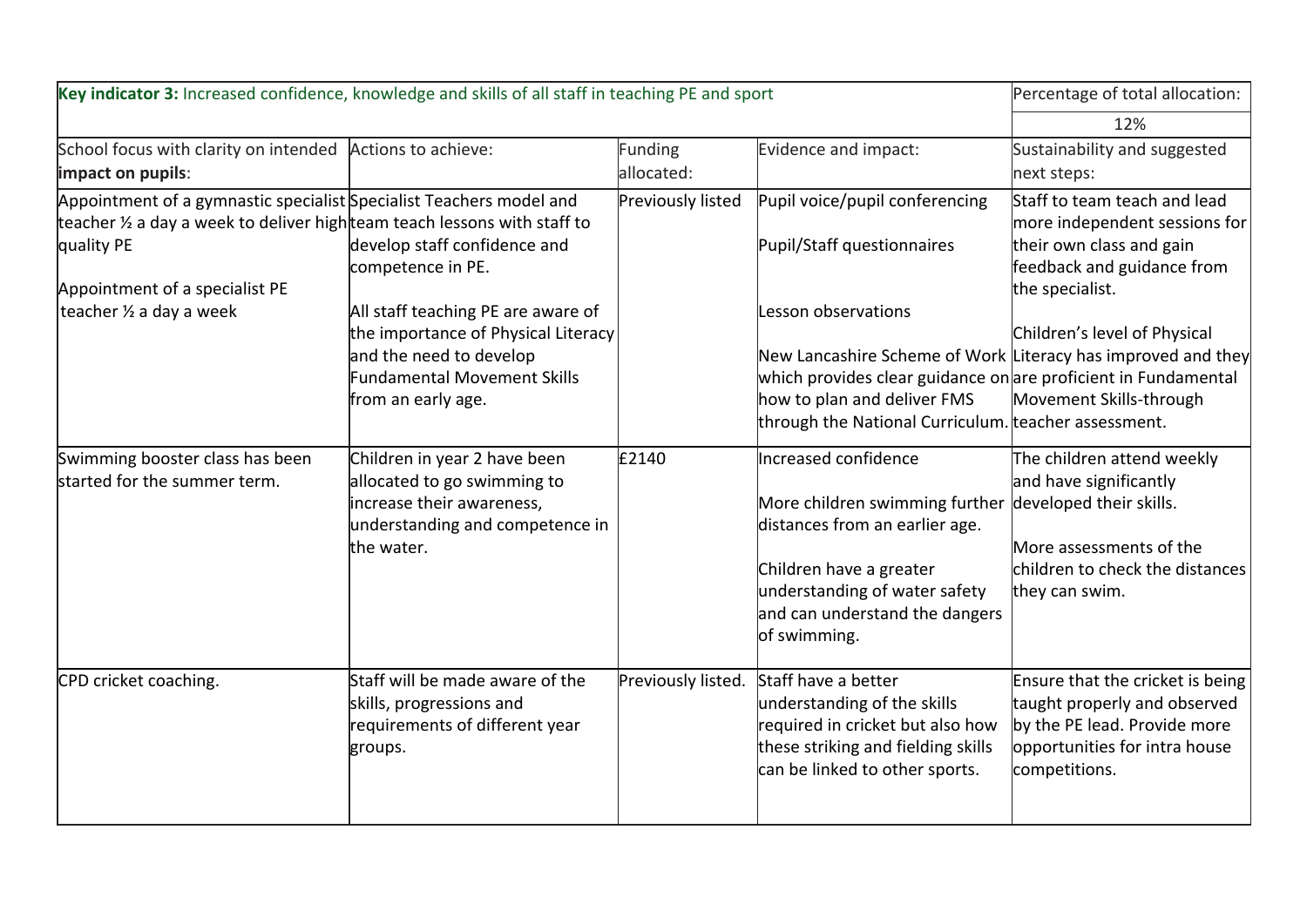| Key indicator 4: Broader experience of a range of sports and activities offered to all pupils                                                                                                                                  |                                                                                                                           |                                                                                             |                                                                                                                                                                                             | Percentage of total allocation:                                                                                                  |
|--------------------------------------------------------------------------------------------------------------------------------------------------------------------------------------------------------------------------------|---------------------------------------------------------------------------------------------------------------------------|---------------------------------------------------------------------------------------------|---------------------------------------------------------------------------------------------------------------------------------------------------------------------------------------------|----------------------------------------------------------------------------------------------------------------------------------|
|                                                                                                                                                                                                                                |                                                                                                                           |                                                                                             |                                                                                                                                                                                             |                                                                                                                                  |
| School focus with clarity on intended<br>impact on pupils:                                                                                                                                                                     | Actions to achieve:                                                                                                       | Funding<br>allocated:                                                                       | Evidence and impact:                                                                                                                                                                        | Sustainability and suggested<br>next steps:                                                                                      |
| Curriculum map created that delivers<br>a broad and balanced PE curriculum                                                                                                                                                     | Lancashire Scheme of Work is now N/A Funding<br>being used across the Key Stages.                                         | provided in 2016<br>action plan as this programme.<br>was when the<br>scheme was<br>bought. | Curriculum Map provides a<br>broad and balanced PE                                                                                                                                          | Children are provided with<br>opportunities in a range of<br>sports and activities across the<br>key stages.                     |
| Different clubs available to children<br>through specialist sports coaches and activities after school to all pupils.<br>teachers. The children also have the<br>opportunity to select what clubs they<br>would like to attend | Providing a range of sporting                                                                                             | Previously listed.                                                                          | Clubs are on offer to all key<br>stages throughout the school on<br>a weekly basis.                                                                                                         | Through pupil conferencing,<br>try to make more clubs<br>available specific to what the<br>children want to learn and<br>attend. |
| 10 Balance ability bikes and<br>equipment have been purchased for<br>KS1.Staff training on delivering the<br>course.                                                                                                           | Balance bikes are to increase<br>balance, co-ordination and agility<br>lof KS1 children.<br>A shed has been purchased and | £2,200                                                                                      | Balance bikes have been used in<br>KS1 as a taster with the training<br>to be provided in September<br>2019 for KS1 staff.                                                                  | To ensure that the bikes are<br>being used effectively for the<br>children to develop a wide<br>variety of skills.               |
| A shed purchased to store the bikes.                                                                                                                                                                                           | installed to ensure the bikes are<br>looked after and protected to<br>prolong their use.                                  | £500                                                                                        | Children in KS1 will be able to<br>$ $ increase their balance and co -<br>ordination through regular use of<br>the bikes.                                                                   |                                                                                                                                  |
| A wellbeing and physical activity day<br>will be awarded to all pupils within<br>the school                                                                                                                                    | Children will be given the<br>opportunity to talk about well<br>being and take part in different<br>activities.           | £400                                                                                        | Children have been able to play<br>different sports and take part in $\vert$ providing a different selection<br>different activities around school of activities.<br>to promote well being. | This will take place annually                                                                                                    |